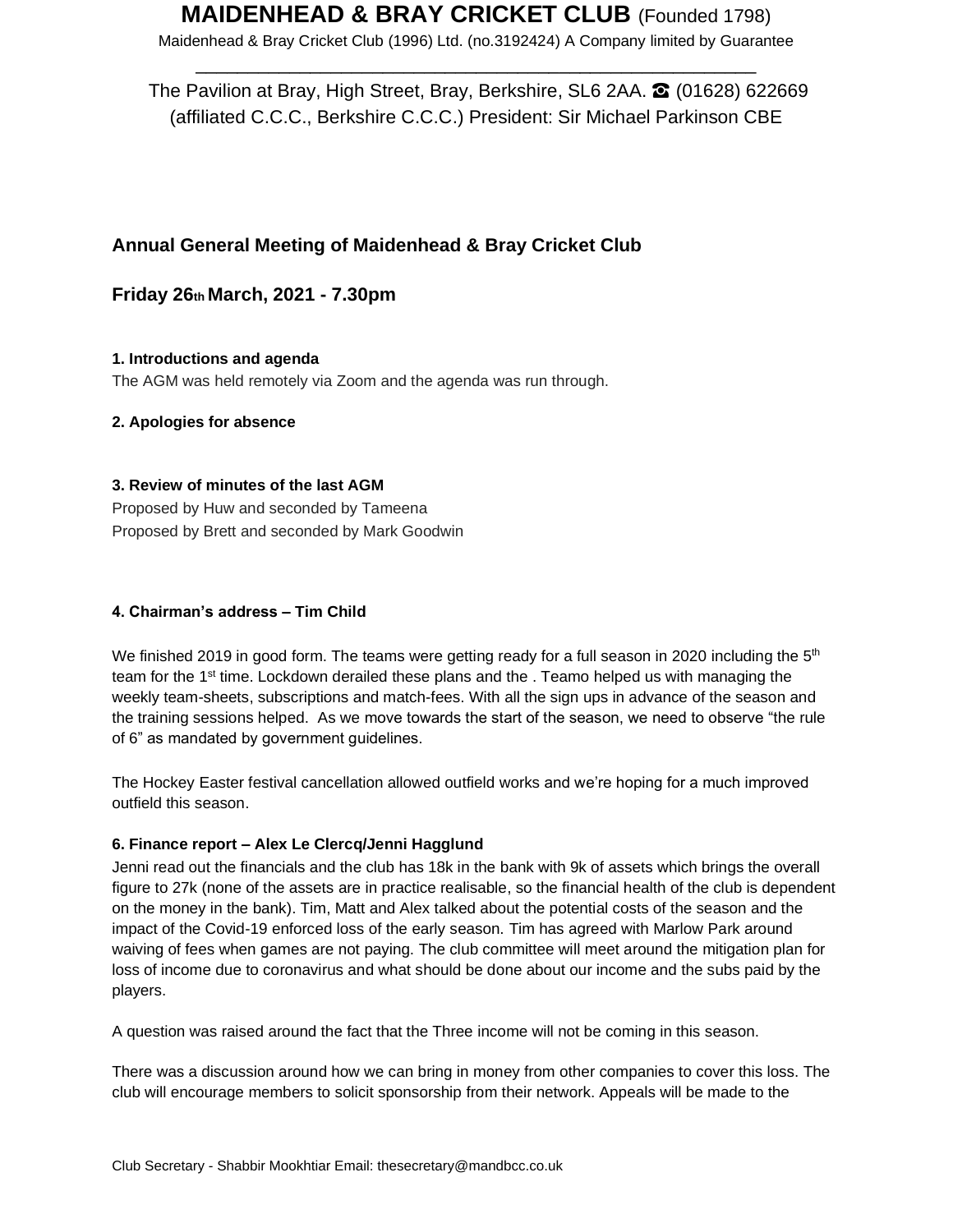Maidenhead & Bray Cricket Club (1996) Ltd. (no.3192424) A Company limited by Guarantee \_\_\_\_\_\_\_\_\_\_\_\_\_\_\_\_\_\_\_\_\_\_\_\_\_\_\_\_\_\_\_\_\_\_\_\_\_\_\_\_\_\_\_\_\_\_\_\_\_\_\_\_\_\_

## The Pavilion at Bray, High Street, Bray, Berkshire, SL6 2AA. **☎** (01628) 622669 (affiliated C.C.C., Berkshire C.C.C.) President: Sir Michael Parkinson CBE

community to help support the club.

Jeremy Fletcher has identified a list of people/businesses who can help fund the Jubilee project. The large companies operating out of Maidenhead are a potential source. The restaurants in Bray are also a potential.

A question from Huw around how we will deal with the All-stars sign-up. We have had 45 sign ups so far and Tim has asked the ECB about what will happen to this income. We've not heard anything back from them yet but currently the committee expects a possible refund of that money.

The club has not requested subs yet and there is no money collected

Accounts proposed by Huw and Brett seconded it.

#### **7. Captain's reports**

#### **1 st team captain (Brett Van Niekerk):**

It was great to get games in even with the rules. The players found the sanitising breaks a bit cumbersome but got on with it. We were 4<sup>th</sup> in the table and some close games like High Wycombe slipped away but overall it was a good season. Arul played first full season last year. Luke Clements had an injury Kieran will be leading the side this year and will be well supported by. Emphasis on availability

Encouragement from all around the club to Kieran who will be leading the team across the 2021 season.

### **2 nd team captain (Vijay Kalalbandi):**

The 2020 season was a dress rehearsal for the full season. The team is confident and comfortable in Div 4. Encouragement was given to young upcoming players like Krish Vaja, Sameer Manchanda, Goyal brothers etc. Hoping for a strong season through 2021

#### **3 rd team captain (Allan Hagglund):**

The 2020 season was very disruptive with the impact of Covid-19. We played much fewer matches and our win ratio was not quite what we aimed for. A number of the matches could have gone either way, and this season, we need to ensure it goes our way! That being said, it was great just getting out to play some matches last year. Looking forward for 2021, key focus area is to shore up our top order batting to ensure we put a defendable total on the board. Looking forward to seeing all players in the nets very soon

#### **4 th team captain: No report**

#### **5 th team captain:**

First season in the league. Marlow Park was used as the home ground. The 5's had a good start to the season and will continue to bring in youngsters.

#### **Ladies Team: Ed Stearns**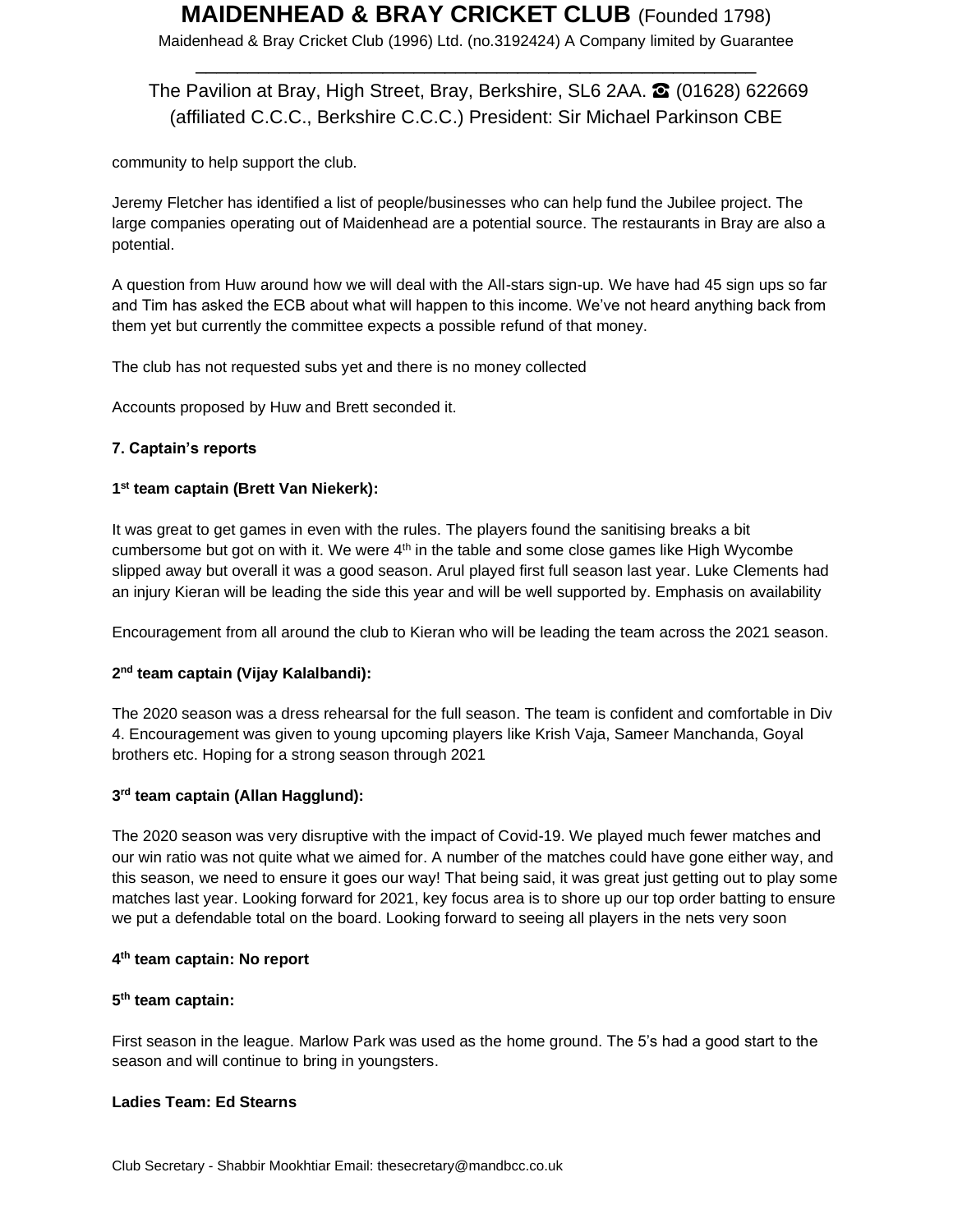Maidenhead & Bray Cricket Club (1996) Ltd. (no.3192424) A Company limited by Guarantee \_\_\_\_\_\_\_\_\_\_\_\_\_\_\_\_\_\_\_\_\_\_\_\_\_\_\_\_\_\_\_\_\_\_\_\_\_\_\_\_\_\_\_\_\_\_\_\_\_\_\_\_\_\_

## The Pavilion at Bray, High Street, Bray, Berkshire, SL6 2AA. <sup>2</sup> (01628) 622669 (affiliated C.C.C., Berkshire C.C.C.) President: Sir Michael Parkinson CBE

A lot of young players came through. Michelle did well as a captain. Mixed bag. Recruiting for more ladies is going on. Encourage others to join. Tim added: Good spirited side playing some nice cricket. Huw added: Incredible journey that the club has come through with so many teams

## **Sunday Team: Matt Armstrong:**

Sunday X1 played 6 games, winning 3 and losing 3. Normal Sunday modus operandi, bat first. We lost 3 of first four games being dismissed for 117, 133 & 122. We defeated Chelsea Nomads, chasing 126 for loss of only 1 wicket. Pads & WWK putting on 100 for first wicket, Pads making 71no. In final two games batters found their feet. 3 50's for Krish, Faisal & Swaps v TVR. In final game 298 v The Stage, Ben Ward jnr 152 in 35 overs. Gunbarul top bowler, wickets and tight spells on a regular basis.

### **8. Colts manager's report**

Rachel: Summary of last season. Large influx of girl's last season. Lady taverners team. Lot of teams this year. Tim Bowley will manage the U11's Rachel will manage the 2 U13 teams. Amit will manage the U17's team. Future legends will be used as the coaching group for the ladies and the girls. Nigel and team come on Monday. 15+ will join the ladies. Wicket academy are doing sessions for the younger girls. 4 girls signed up to the Berkshire cricket leaders' program.

Tim: Summer training videos were helpful. Lot of contributions from various member of the club. This eyar we will have 3 U9's, 2 U11's and healthy teams in the other sections.

### 9. **Election of officers of the club and captains**.

All nominations proposed and seconded individually.

Officers of the club proposed by Brett and seconded by Vijay

- Chair Tim Child
- Vice-Chair James Cunliffe
- Secretary Shabbir Mookhtiar
- Treasurer Jenni Hagglund
- Adults Fixtures Secretary Matt Armstrong
- Juniors Fixtures Secretary Allan Hagglund
- Head of Colts Tim Child
- Social Secretary Vacant
- Head of Girls Rachel Scully
- Ladies Captain/Head of Ladies Michelle Jeyarajah
- Membership Secretary Emma Child
- 1sts Captain Kieran Grey
- 2nds Captain Vijay Kalalbandi
- 3rds Captain Allan Hagglund
- 4ths Captain Alex Le Clerq